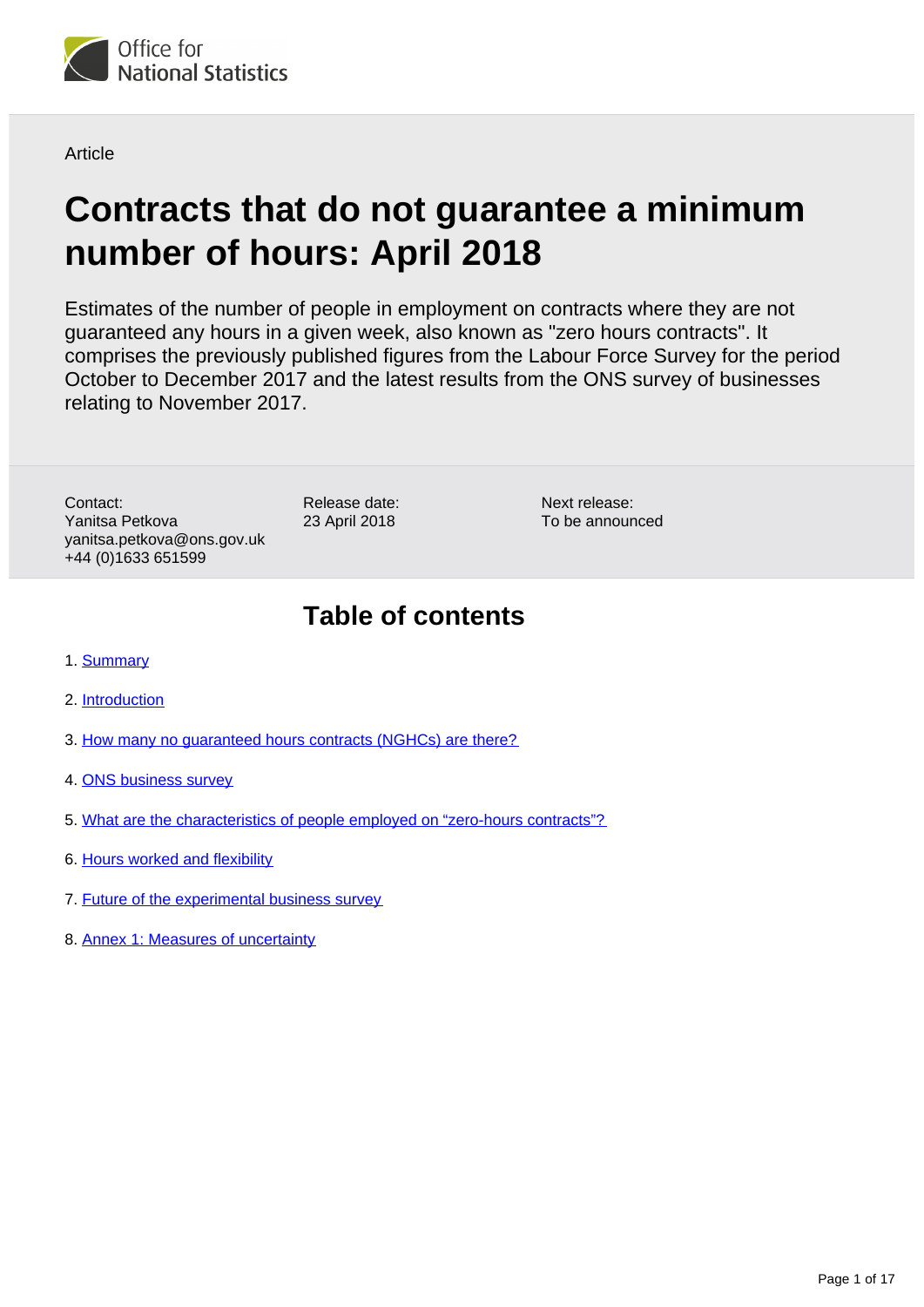## <span id="page-1-0"></span>**1 . Summary**

Estimates of the number of employment contracts that do not guarantee a minimum number of hours are derived from our experimental biannual survey of businesses. They are complemented by estimates from the Labour Force Survey (LFS), a survey of households, presenting the number of people who report that they are on a "zerohours contract" in their main job. This report includes the latest figures from the LFS for October to December 2017, first published in February 2018, as well as new estimates from the survey of businesses for November 2017.

The results from the November 2017 survey of businesses indicated that there were 1.8 million contracts that did not guarantee a minimum number of hours, where work had actually been carried out under those contracts. This represented 6% of all employment contracts. The equivalent figures for November 2016 were 1.7 million and 6%. The number of contracts that did not guarantee a minimum number of hours has increased on the year; however, their share of total contracts used is unchanged. The comparison between November 2016 and November 2017 needs to be treated with caution as the survey was changed from a voluntary survey to a compulsory survey between these two periods.

According to the LFS, the number of people employed on "zero-hours contracts" in their main job, during October to December 2017 was 901,000, representing 2.8% of all people in employment. This latest estimate is 4,000 lower than that for October to December 2016 (905,000 or 2.8% of people in employment).

People on "zero-hours contracts" are more likely to be young, part-time, women or in full-time education when compared with other people in employment. On average, someone on a "zero-hours contract" usually works 25.2 hours a week. Just over one-quarter of people (25.3%) on a "zero-hours contract" want more hours, with most wanting them in their current job, as opposed to a different job that offers more hours. In comparison, 7.3% of other people in employment wanted more hours.

## <span id="page-1-1"></span>**2 . Introduction**

This article updates [previous analysis on "zero-hours contracts"](https://www.ons.gov.uk/employmentandlabourmarket/peopleinwork/earningsandworkinghours/articles/contractsthatdonotguaranteeaminimumnumberofhours/september2017) published on 19 September 2017. It contains the latest figures from the Labour Force Survey (LFS), which cover the period October to December 2017, published in February 2018, and the latest results from the survey of businesses relating to November 2017.

### **What are "zero-hours contracts"?**

There is no single agreed definition of what "zero-hours contracts" are. While some contracts are explicitly called "zero-hours contracts", there are other definitions available and used in published statistics. The common element to the definitions is the lack of a guaranteed minimum number of hours.

When developing the survey of businesses, we consulted on the definition to be used and decided on the lack of any guaranteed hours. To provide clarity and prevent confusion with the other estimates of "zero-hours contracts" the remainder of this article refers to estimates from the Office for National Statistics (ONS) business survey as no guaranteed hours contracts.

When comparing figures from the ONS business survey with the LFS estimates, a number of issues need to be considered: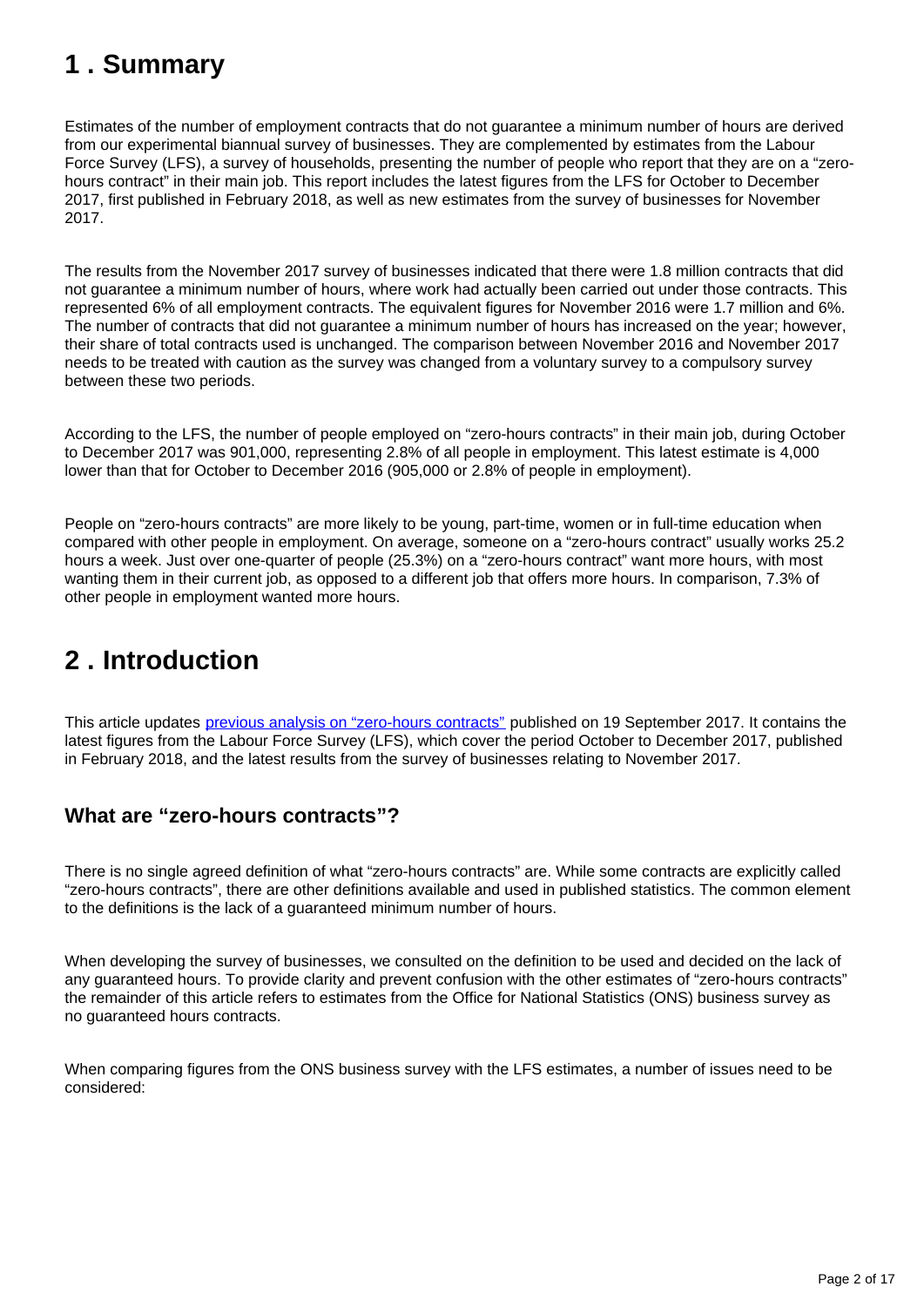- the LFS counts people who report that their main employment is a "zero-hours contract"
- the estimate from businesses is counting contracts; this will be greater than the number of people as people can have more than one contract
- estimates from businesses will include contracts that cover a variety of working arrangements; this will include instances where people in their main employment are working a regular number of hours a week (although these hours are not guaranteed by their contract) as well as those who work on an irregular basis due to personal choice, availability of work or to fit in around their main employment
- employers are likely to be more aware of their employees' formal contractual arrangements and this may differ from the perception of employees if their normal working hours are relatively stable or if changes in hours are mainly because of personal choice
- there may be multiple contracts for each job in the business survey

## <span id="page-2-0"></span>**3 . How many no guaranteed hours contracts (NGHCs) are there?**

This section looks at the latest estimates from the Labour Force Survey (LFS) for the period October to December 2017, published in February 2018, and the business survey for November 2017. Estimates from surveys are, due to sampling error, subject to a degree of uncertainty. Where available, an indication of the level of uncertainty is provided in Annex 1.

### **Labour Force Survey**

The LFS samples around 40,000 households per quarter and collects information about people's employment status. One of the questions on the LFS, asked of people in employment, relates to special working arrangements that vary daily or weekly. Respondents can choose up to three different arrangements from a list of eight options, one of which is "zero-hours contracts" defined as "where a person is not contracted to work a set number of hours, and is only paid for the number of hours that they actually work".

As the LFS is based on respondents' views about their working arrangements, and counts people rather than contracts, it is likely that any estimate of "zero-hours contracts" from the LFS will be less than an estimate obtained from businesses. The number of people the LFS classes as being on a "zero-hours contract" will be those who:

- are employed (have done at least one hour of paid work in the week before they were interviewed or reported that they were temporarily away from their job)
- report that their working arrangements in their main employment include some form of flexibility
- recognise that the flexibility of their working arrangements is a result of being on a "zero-hours contract"

Therefore, the people identified by the LFS as being on a "zero-hours contract" will be those in employment who are aware that their contract allows for them to be offered no hours. This might exclude some people who select another option, such as on-call working, although they have the opportunity to report a "zero-hours contract" as well.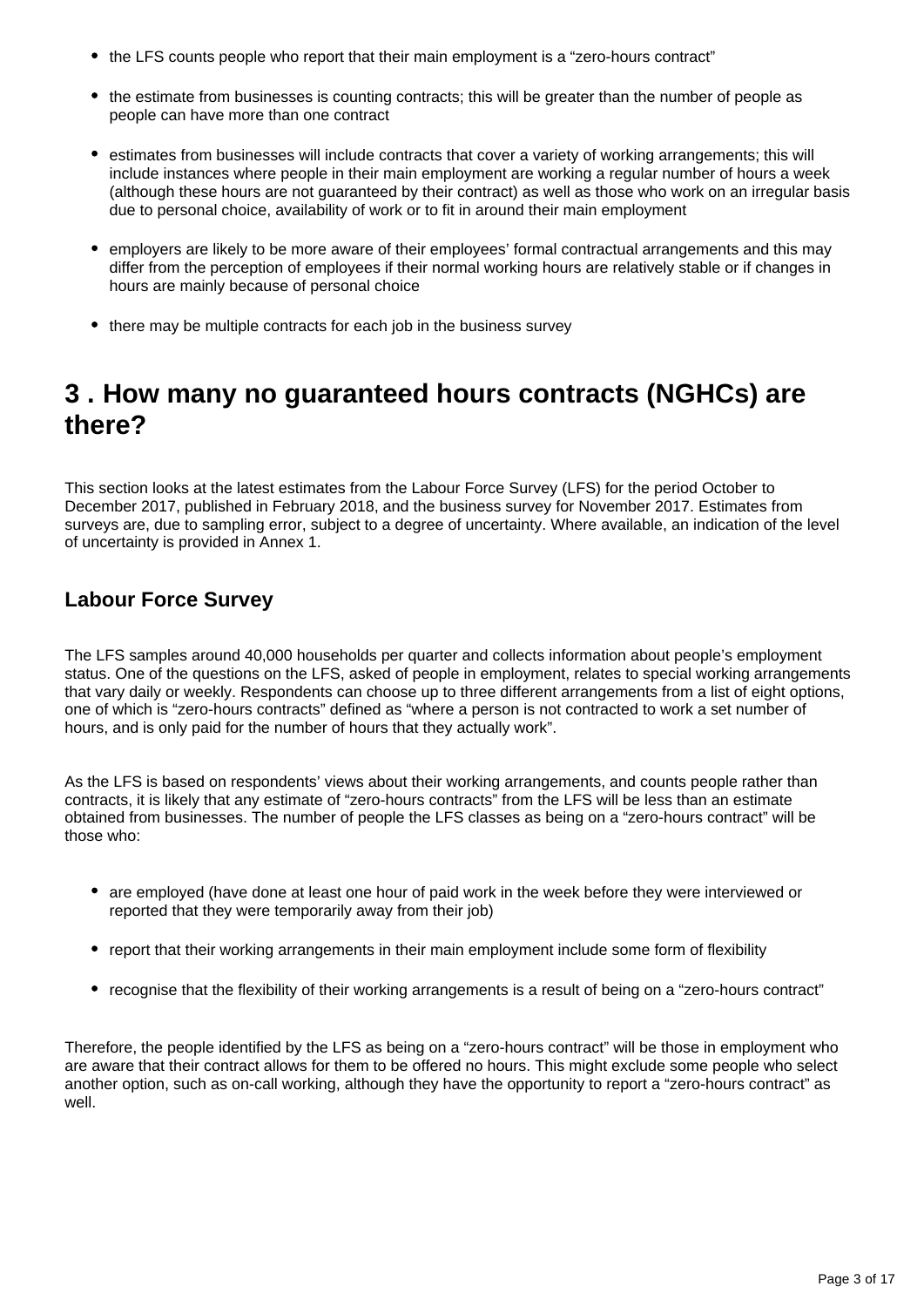The latest estimate from the LFS shows that 901,000 people reported that they were on a "zero-hours contract" in the period October to December 2017, representing 2.8% of people in employment. This is 0.5% lower than the reported figure from the same period in 2016 (905,000 or 2.8% of people in employment). This fall in the number of people reporting to the LFS that they were on a "zero-hours contract" breaks the upward trend that was observed since 2011. The upward trend that we saw between 2011 and 2016 was likely to have been affected by greater awareness and recognition of the term "zero-hours contract".

Figure 1 shows the number of people in employment on a "zero-hours contract" from 2000 to 2017. Comparisons with 2012 and earlier years are complicated by a large increase between 2012 and 2013 that appeared to be due mainly to increased recognition and awareness of "zero-hours contracts". This change was covered in a previous [ONS report published on 30 April 2014.](http://www.ons.gov.uk/ons/rel/lmac/contracts-with-no-guaranteed-hours/zero-hours-contracts/art-zero-hours.html)

#### **Figure 1: Number (thousands) of people in employment reporting they are on a zero-hours contract, October to December 2000 to October to December 2017**

**UK**

Figure 1: Number (thousands) of people in employment reporting they are on a zero-hours contract, October to December 2000 to October to December 2017

**IIK** 



**Source: Labour Force Survey (LFS) - Office for National Statistics**

**Notes:**

- 1. The number of people who are shown as on a "zero-hours contract" at any point in time will be affected by whether people know they are on a "zero-hours contract" and will be affected by how aware they are of the concept.
- 2. Estimates presented in Figure 1 are non-seasonally adjusted so comparisons of change should be made based on the same period each year. Additionally, estimates from surveys are subject to a degree of uncertainty.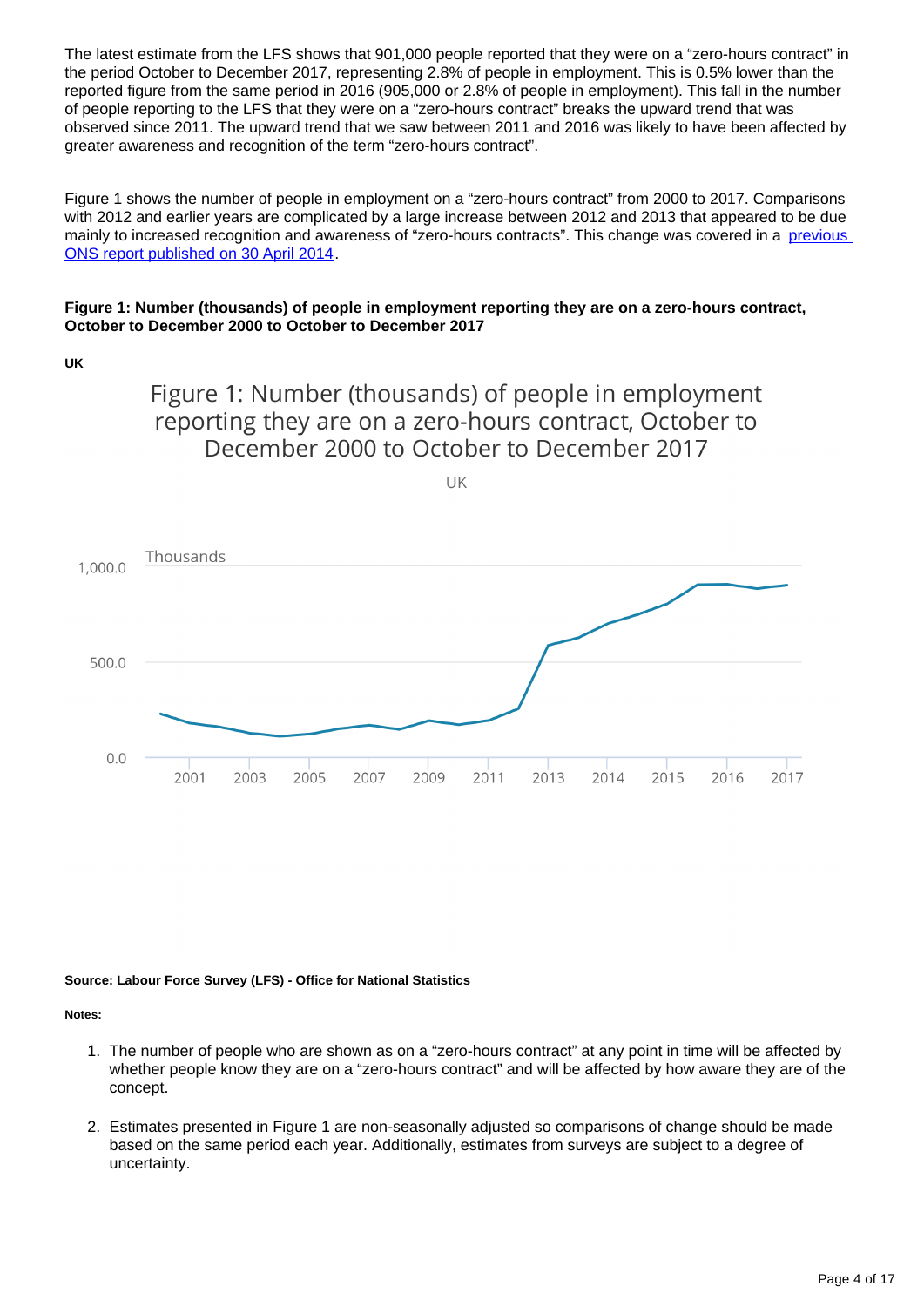When looking at the length of time in current job, the fall in "zero-hours contracts" on the year is driven by the fall in three categories (less than 12 months, 2 years but less than 5 years, and 5 years but less than 10 years); this is only partially offset by increases on the year in the number of people who were in their job for 1 year but less than 2 years and for 10 years or more (Figure 2).

### **Figure 2: Number (thousands) of people on zero-hours contracts by length of time with current employer, October to December 2017 and change since October to December 2016**

**UK**

### Figure 2: Number (thousands) of people on zero-hours contracts by length of time with current employer, October to December 2017 and change since October to December 2016

UK



#### **Source: Office for National Statistics**

**Notes:**

1. Total includes those that did not state their time with current employer.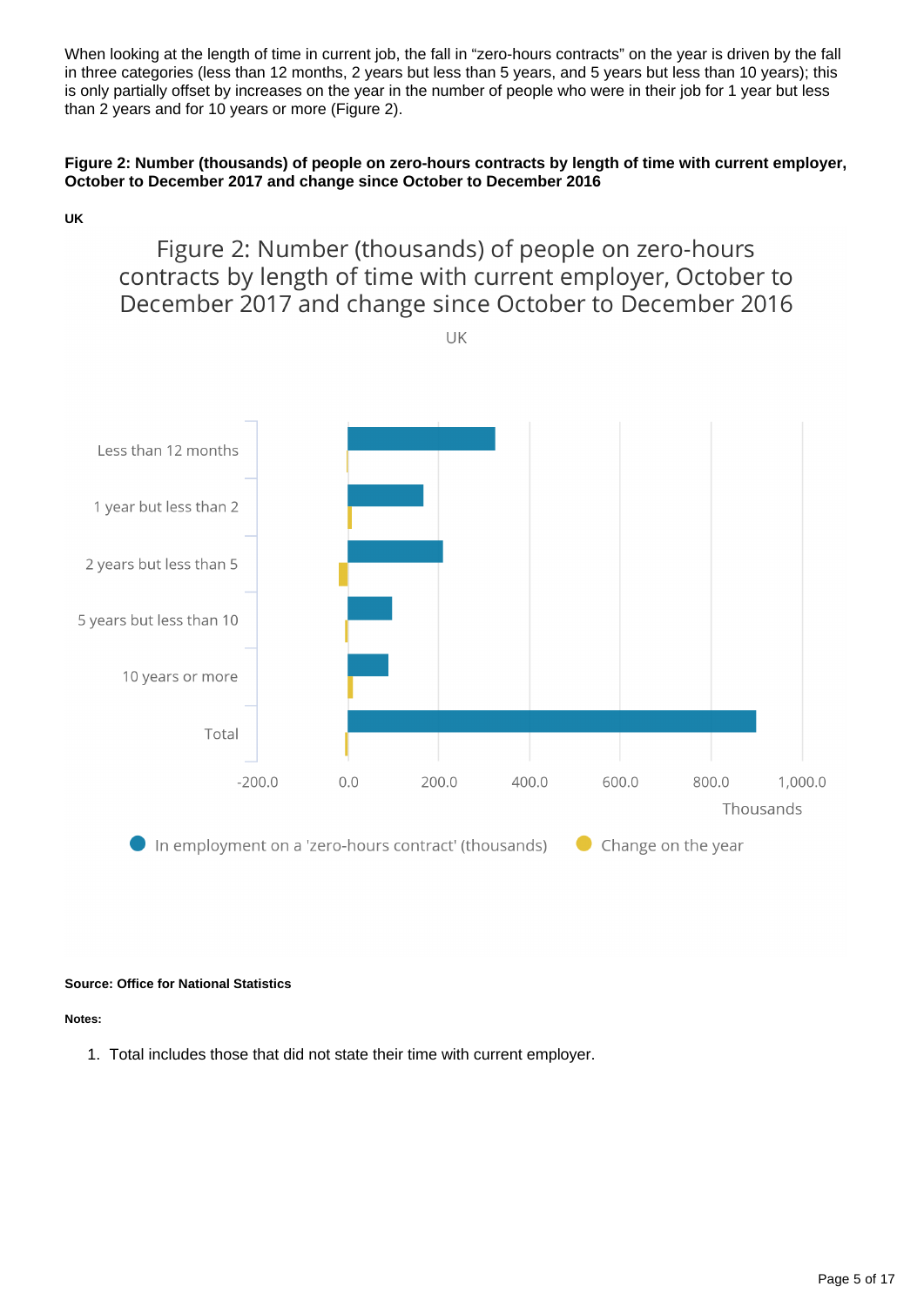## <span id="page-5-0"></span>**4 . ONS business survey**

The business survey for November 2017 asked a sample of 5,000 businesses how many people were employed on contracts that do not guarantee a minimum number of hours and received approximately 2,737 responses. The estimates from the business survey indicate that there were 1.8 million contracts that do not guarantee a minimum number of hours (NGHCs) where work was carried out in the fortnight beginning 13 November 2017 (6% of all contracts). This total excludes contracts that do not guarantee a minimum number of hours where work was not carried out in the reference period.

|                            |                                                                              |                    | Millions and %                                                  |  |
|----------------------------|------------------------------------------------------------------------------|--------------------|-----------------------------------------------------------------|--|
| <b>Reference</b><br>period | Total NGHCs where work Percentage of contracts<br>was carried out (millions) | that are NGHCs (%) | <b>Percentage of businesses</b><br>making some use of NGHCs (%) |  |
| $Jan-14$                   | 1.4                                                                          | 5                  | 13                                                              |  |
| Aug-14                     | 1.8                                                                          | 6                  | 11                                                              |  |
| Jan-15                     | 1.5                                                                          | 6                  | 11                                                              |  |
| May-15                     | 2.1                                                                          | 7                  | 11                                                              |  |
| <b>Nov-15</b>              | 1.7                                                                          | 6                  | 10                                                              |  |
| May-16                     | 1.7                                                                          | 5                  | 8                                                               |  |
| Nov-16                     | 1.7                                                                          | 6                  | 7                                                               |  |
| May-17                     | 1.4                                                                          | 5                  | 6                                                               |  |
| <b>Nov-17</b>              | 1.8                                                                          | 6                  | 6                                                               |  |

### **Table 1: Contracts with no guaranteed minimum number of hours (NGHCs), January 2014 to November 2017, UK**

Source: Office for National Statistics Business Survey

As well as the number of contracts, the business survey also estimated that 6% of businesses make some use of NGHCs. However, the share of businesses using NGHCs varies between industries and business sizes.

Figure 3 shows the share of businesses using NGHCs by size of business. It shows that 28% of businesses with employment of 250 and over make some use of NGHCs, compared with 5% of businesses with employment of less than 10.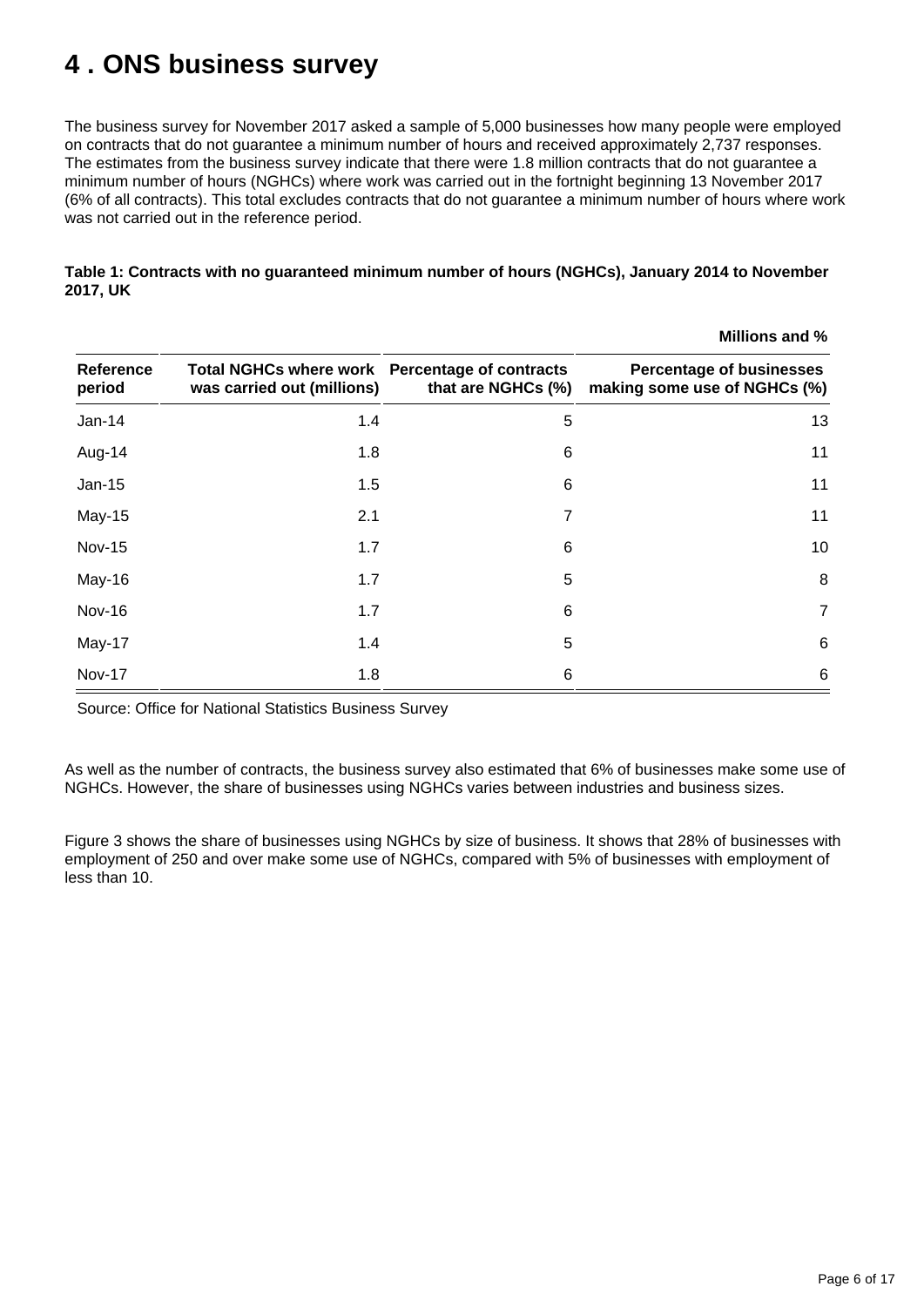#### **Figure 3: Percentage (%) of businesses making some use of contracts that do not guarantee a minimum number of hours (NGHCs) by size of business, November 2017**

#### **UK**

## Figure 3: Percentage (%) of businesses making some use of contracts that do not guarantee a minimum number of hours (NGHCs) by size of business, November 2017

UK



#### **Source: Office for National Statistics**

The share of total employees on NGHCs across industries varies considerably (Figure 4). In administration and support services, 23% of employees were on a NGHCs in November 2017, compared with public administration where only 1% of employees were on NGHCs.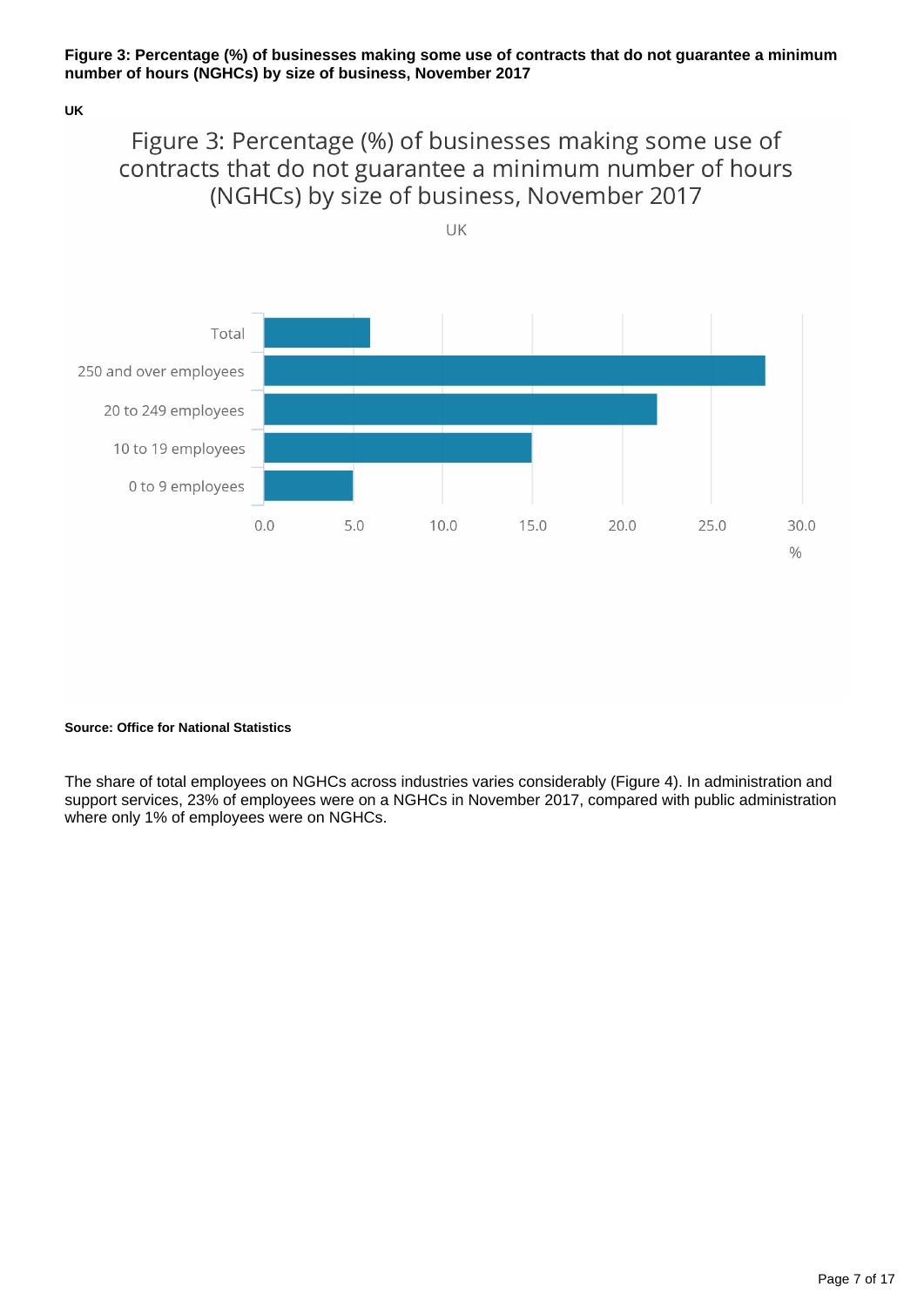### **Figure 4: Percentage (%) of all employees on contracts that do not guarantee a minimum number of hours (NGHCs), by industry, ranked highest to lowest, November 2017**

#### **UK**

## Figure 4: Percentage (%) of all employees on contracts that do not guarantee a minimum number of hours (NGHCs), by industry, ranked highest to lowest, November 2017

UK



**Source: Office for National Statistics**

**Notes:**

1. Education classification will include a large number of local authorities. This is due to the possibility that the majority of employment in a local authority could belong to education; this would then classify the main activity of that local authority to education.

## <span id="page-7-0"></span>**5 . What are the characteristics of people employed on "zerohours contracts"?**

The Labour Force Survey (LFS) can provide additional information about the type of people who report that their main employment is on a "zero-hours contract".

## **Who are they?**

Looking at the type of people who report that they are employed on a "zero-hours contract" compared with other people in employment shows that there are differences in the type of people on "zero-hours contracts" (Figures 5a, 5b, 5c and 6) and the industries in which they work (Figures 7a and 7b). For October to December 2017: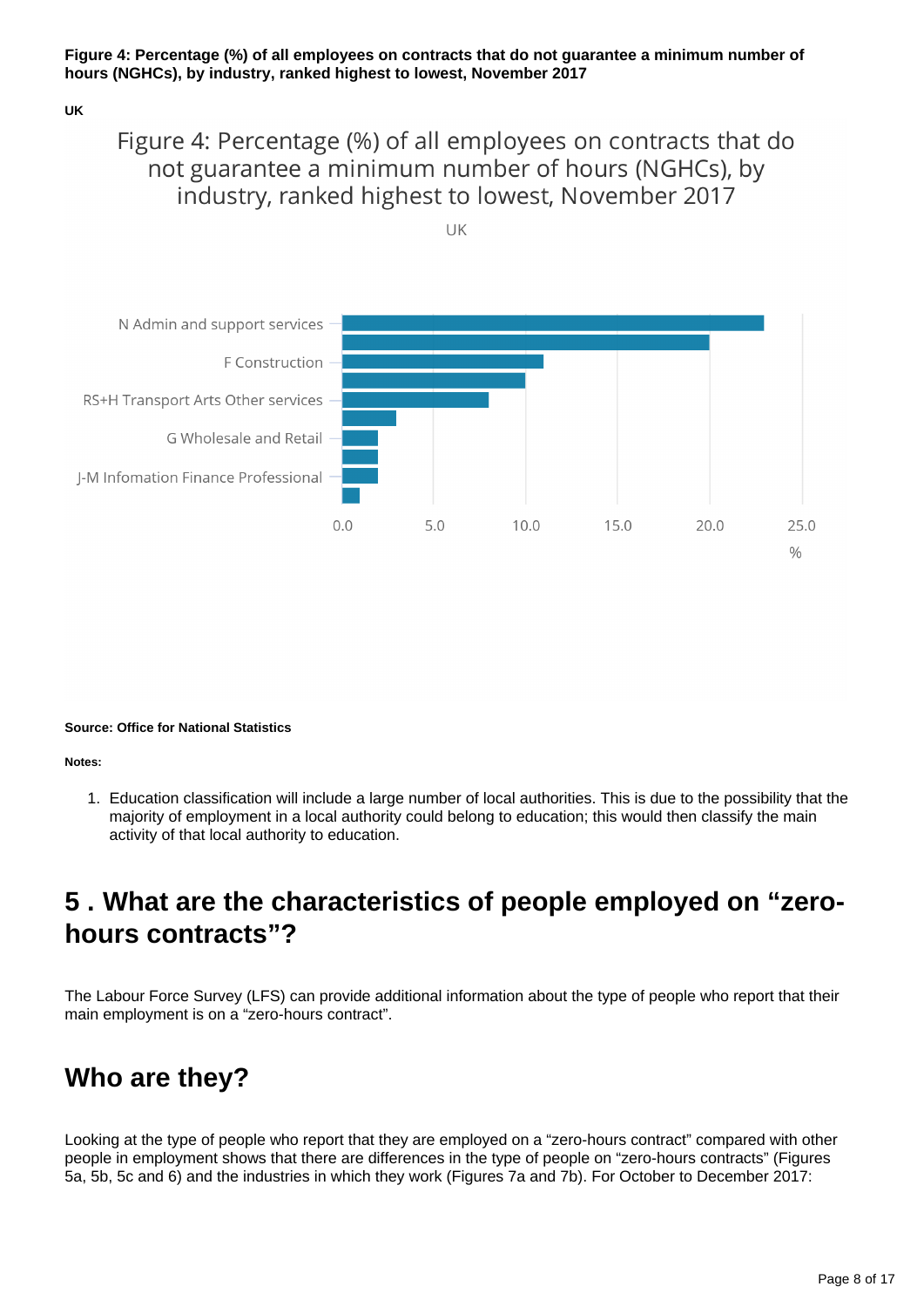- women make up a bigger share of those reporting working on "zero-hours contracts" (54.7%), compared with their share in employment not on "zero-hours contracts" (46.8%)
- people who report being on a "zero-hours contract" are more likely to be at the younger end of the age range; 36.0% of people on "zero-hours contracts" are aged 16 to 24 years, compared with 11.4% for all people in employment not on a "zero-hours contract"
- 18.7% of people on "zero-hours contracts" are in full-time education, compared with 2.3% of other people in employment
- 66.0% of people on "zero-hours contracts" are working part-time when compared with 25.3% of people who are in employment not on a "zero-hours contracts"
- 22.6% of people in employment on a "zero-hours contract" are in the accommodation and food industry
- 11.8% of people employed in the accommodation and food industry are on a "zero-hours contract"

Most of these characteristics have shown little change over recent years, with the patterns partly reflecting the groups most likely to find the flexibility of "zero-hours contracts" an advantage, for example, young people who combine flexible working with their studies.

**Figure 5a: Comparison of percentages (%) of people who are in employment on a zero-hours contract and who are not on a zero-hours contract by sex, October to December 2017**

**UK**

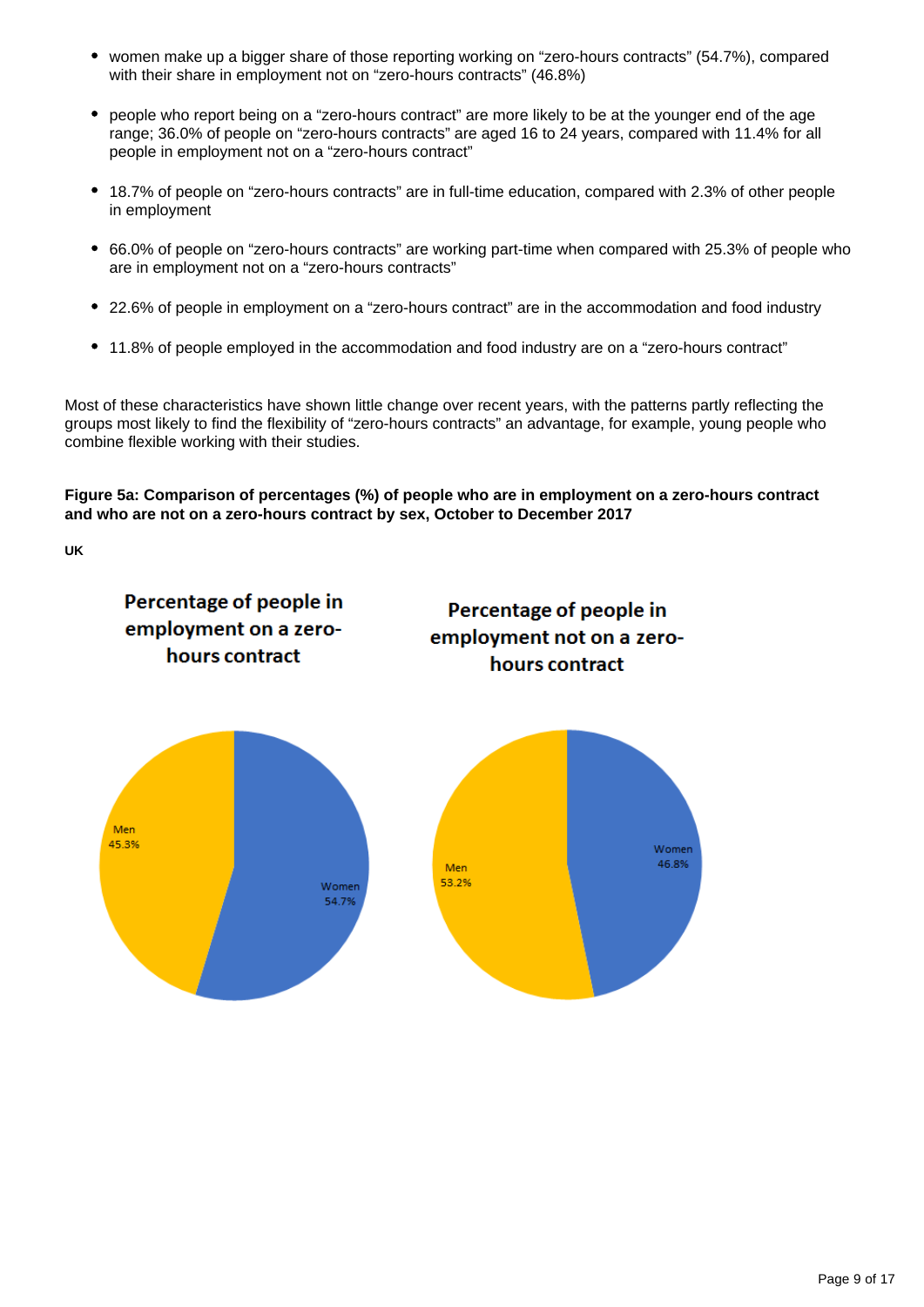**Figure 5b: Comparison of percentages (%) of people who are in employment on a zero-hours contract and who are not on a zero-hours contract by educational status, October to December 2017**

**UK**



**Figure 5c: Comparison of percentages (%) of people who are in employment on a zero-hours contract and who are not on a zero-hours contract on full-time and part-time basis, October to December 2017**

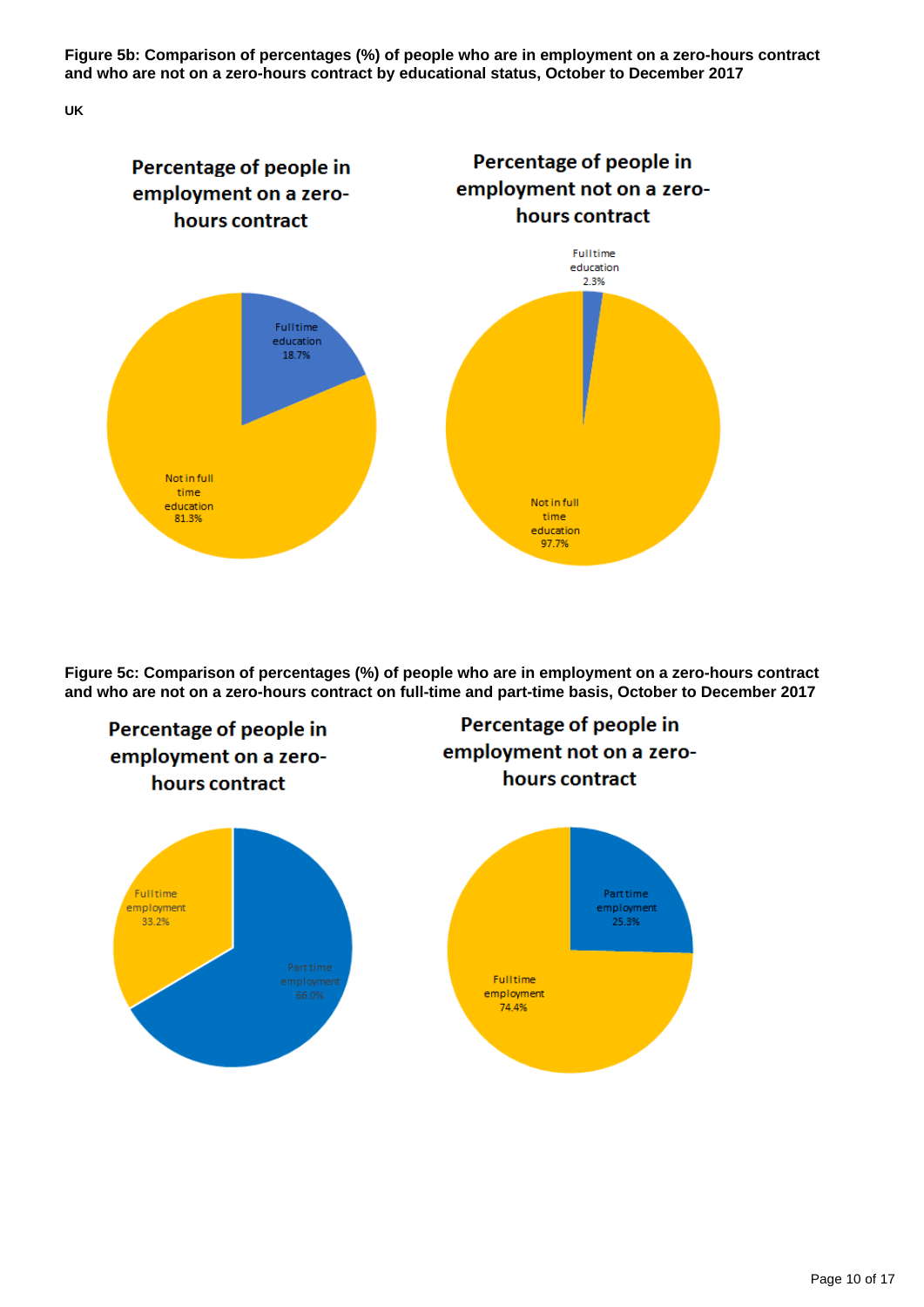### **Figure 6: Comparison of percentages (%) of people who are in employment on a zero-hours contract and who are not on a zero-hours contract by age, October to December 2017**

**UK**

Figure 6: Comparison of percentages (%) of people who are in employment on a zero-hours contract and who are not on a zero-hours contract by age, October to December 2017

UK



Percentage of people on a 'zero-hours contract' ● Percentage of people not on a 'zero-hours contract'

**Source: Office for National Statistics**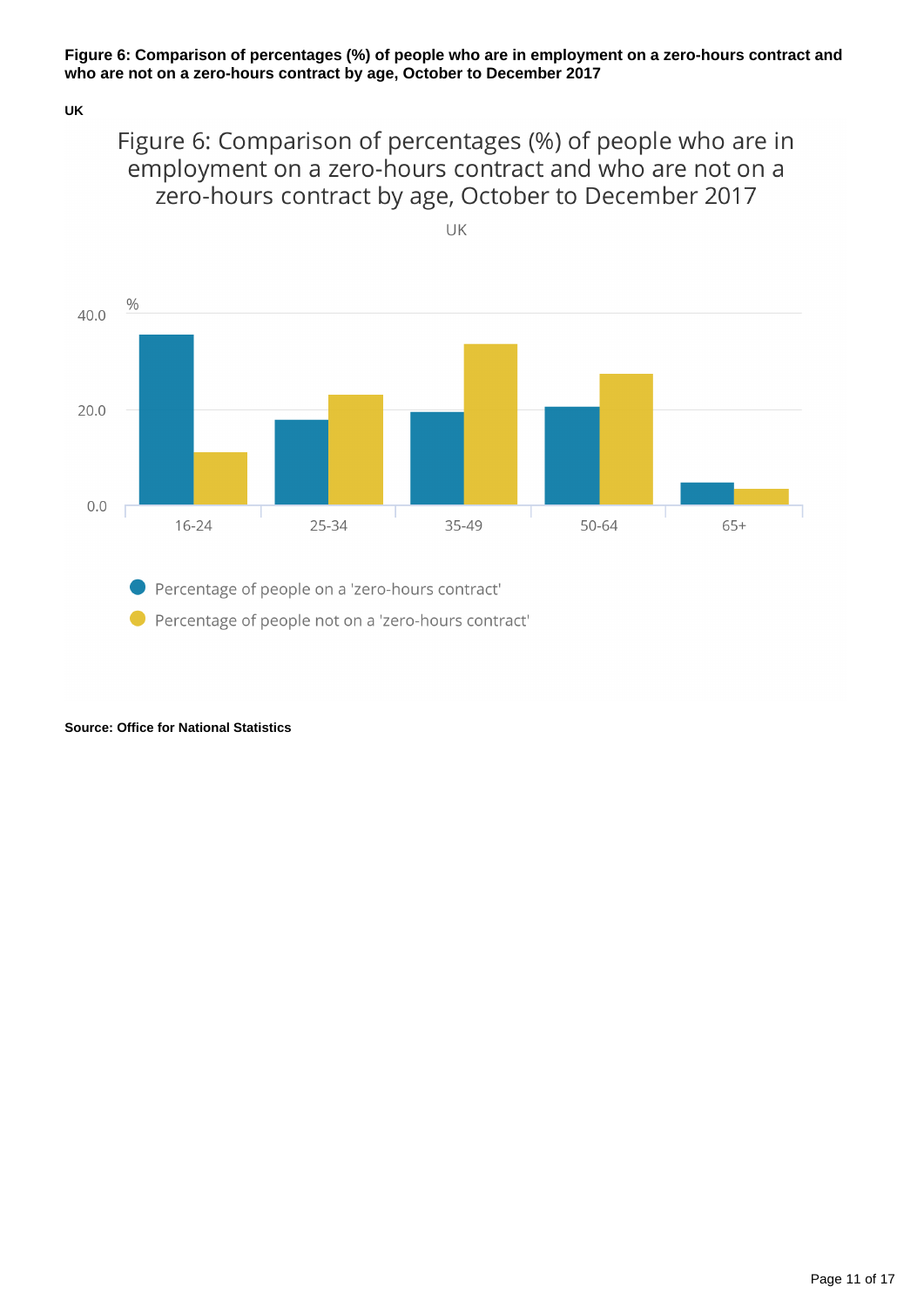### **Figure 7a: Percentage (%) of people on a zero-hours contract by industry, ranked highest to lowest, October to December 2017**

### **UK**

## Figure 7a: Percentage (%) of people on a zero-hours contract by industry, ranked highest to lowest, October to December 2017



**Source: Office for National Statistics**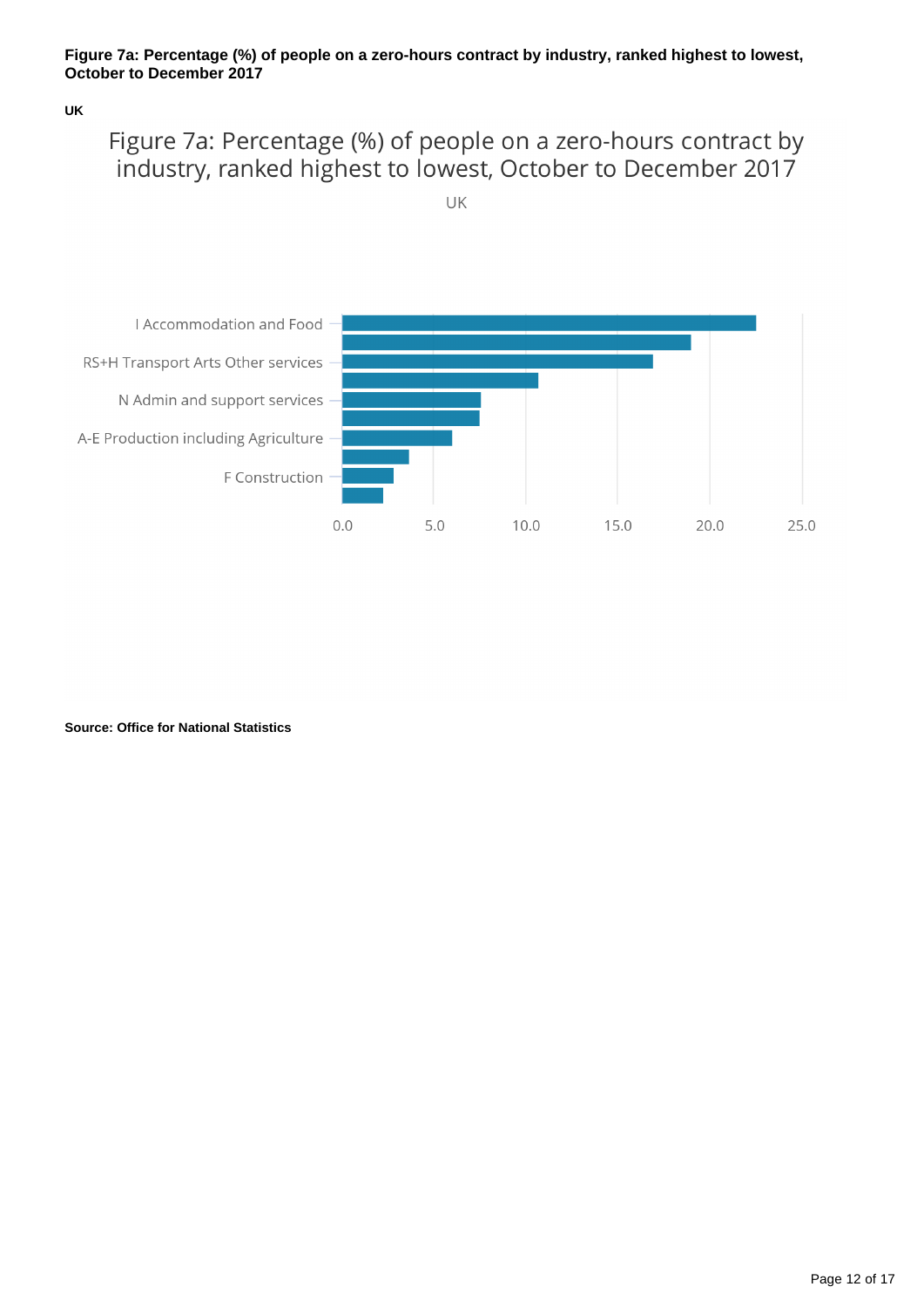#### **Figure 7b: Percentage (%) of all people in employment in each industry who are on a zero-hours contract, ranked highest to lowest, October to December 2017**

#### **UK**

## Figure 7b: Percentage (%) of all people in employment in each industry who are on a zero-hours contract, ranked highest to lowest. October to December 2017

UK



**Source: Office for National Statistics**

## <span id="page-12-0"></span>**6 . Hours worked and flexibility**

The actual hours recorded are the hours worked by an individual during the survey reference week. The majority of people on "zero-hours contracts" (66.0%) reported that they worked part-time, compared with 25.3% of other workers. This means that the average actual weekly hours worked in their main job, by someone on a "zerohours contract", is lower at 21.8 hours per week compared with the average actual weekly hours for all workers at 31.6. This shows a similar pattern to usual hours worked, that is, the weekly hours usually worked throughout the year, which were 25.2 and 36.4 hours respectively.

In October to December 2017, there were 16.0% of people on "zero-hours contracts" who worked no hours in the week before their Labour Force Survey (LFS) interview, compared with 11.1% of other workers.

Comparing usual and actual hours, Figure 8 shows the differences between actual and usual hours worked for people on "zero-hours contracts" and other workers. For October to December 2017: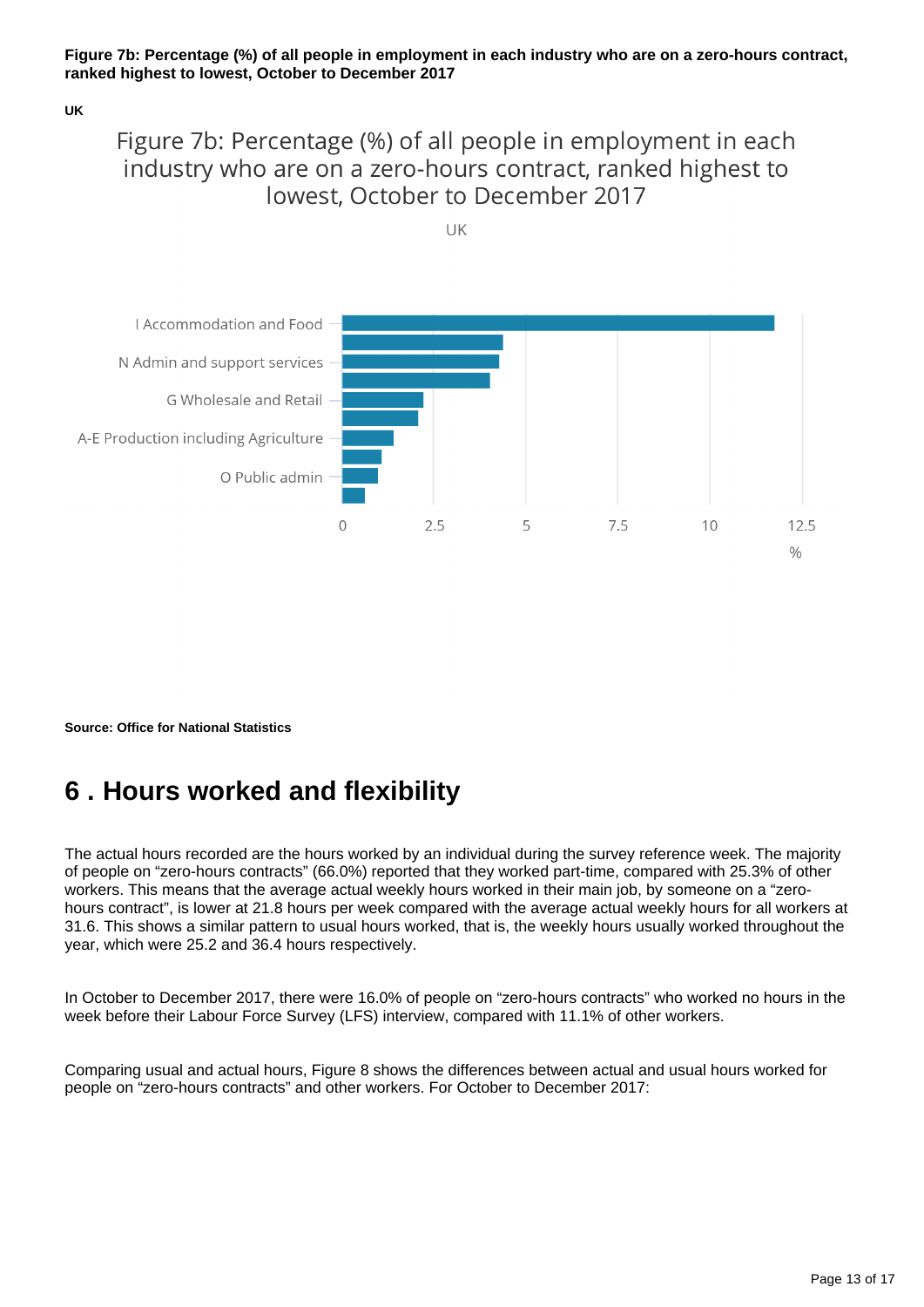- 37.5% of people on "zero-hours contracts" worked their usual hours compared with 55.3% of other workers
- 33.5% of people on "zero-hours contracts" worked less than their usual hours compared with 29.8% of other workers
- 20.1% of people on "zero-hours contracts" worked more than their usual hours compared with 11.6% of other workers

### **Figure 8: Actual hours minus usual hours, October to December 2017, UK**

Figure 8: Actual hours minus usual hours, October to December 2017, UK



Distribution of difference for those on a 'zero-hour contract' (%)

● Distribution of difference for those not on a 'zero-hour contract' (%)

#### **Source: Office for National Statistics**

There are two different ways in which the percentage of people wanting more hours can be calculated. It can be calculated as a percentage of the total people on a "zero-hours contract", which includes people who did not specify whether they want more hours, or it can be calculated as a percentage of people who have stated their preference for more hours. The two approaches produce different values but the underlying messages are unchanged.

Under the first calculation approach, just over one-quarter (25.3%) of people on "zero-hours contracts" want more hours compared with 7.3% of people in employment not on a "zero-hours contract", though this could be linked to a higher proportion of "zero-hours contract" jobs being part-time. Looking in more detail, 5.3% of people on "zerohours contracts" would like a different job with more hours compared with 0.7% for other people in employment (the remainder would like more hours in their current job or an additional job) (Figure 9).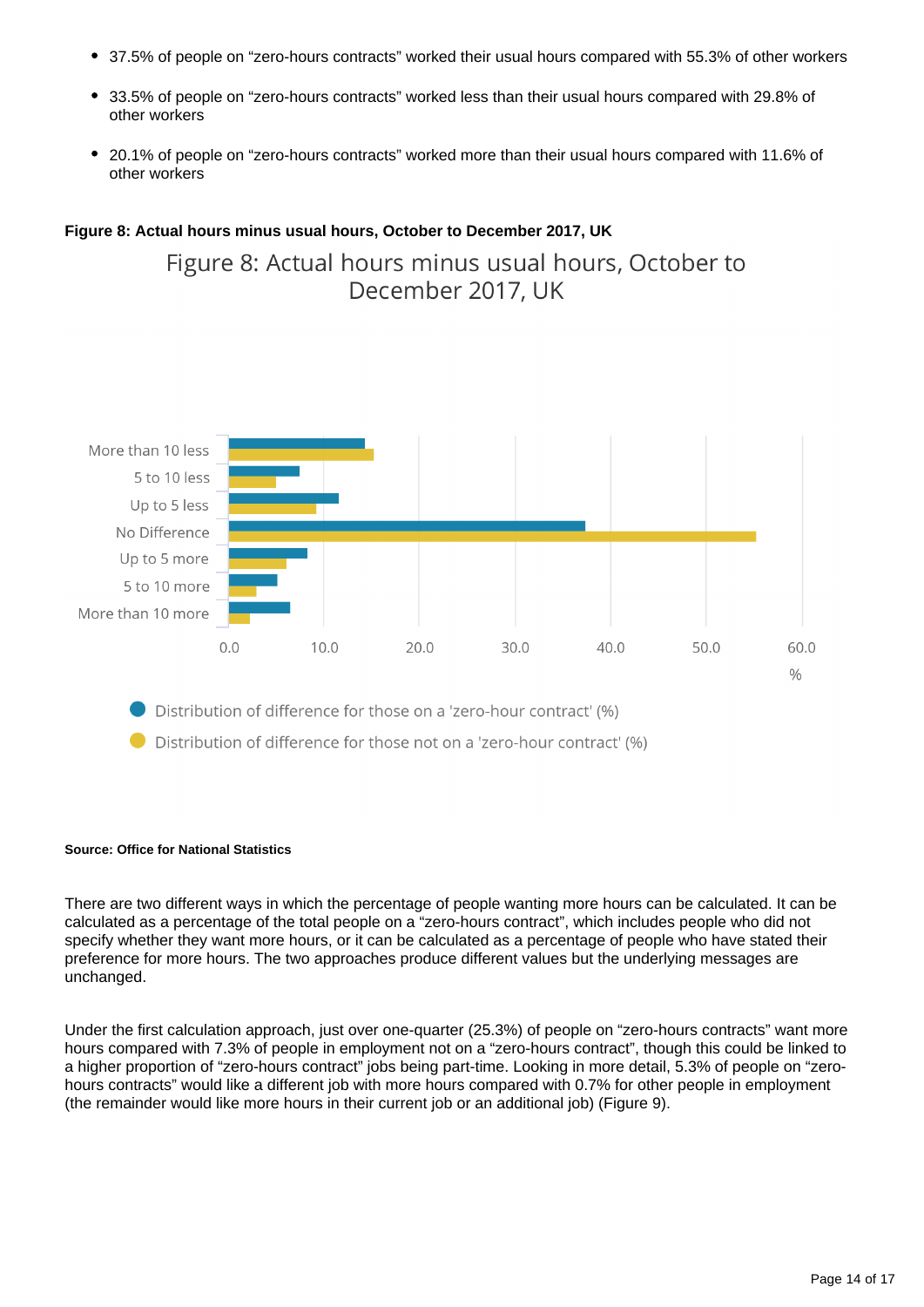Under the second calculation approach, just under one-third (29.9%) of people on "zero-hours contracts" want more hours compared with 9.1% of people in employment not on a "zero-hours contract", though this could be linked to a higher proportion of "zero-hours contract" jobs being part-time. Looking in more detail, 6.3% of people on "zero-hours contracts" would like a different job with more hours compared with 0.9% for other people in employment (the remainder would like more hours in their current job or an additional job).

### **Figure 9: Percentage (%) of people looking for another job or more hours, October to December 2017**



**Source: Office for National Statistics**

## <span id="page-14-0"></span>**7 . Future of the experimental business survey**

The figures in this release include those from the latest survey of businesses. After reviewing the survey, we intend to discontinue the business survey, retaining the data from the Labour Force Survey (LFS). The following section outlines reasons behind the decision.

### **History of the business survey**

The [business survey was set up in Autumn 2013](http://webarchive.nationalarchives.gov.uk/20160112053033/http:/www.ons.gov.uk/ons/dcp29904_325196.pdf) to provide another estimate of "zero-hours contracts" on a similar basis to statistics from other bodies (for example, CIPD). The original intention was to add a question to an existing survey of businesses. However, initial scoping work showed that this approach would take significant time and presented a risk to existing data collection.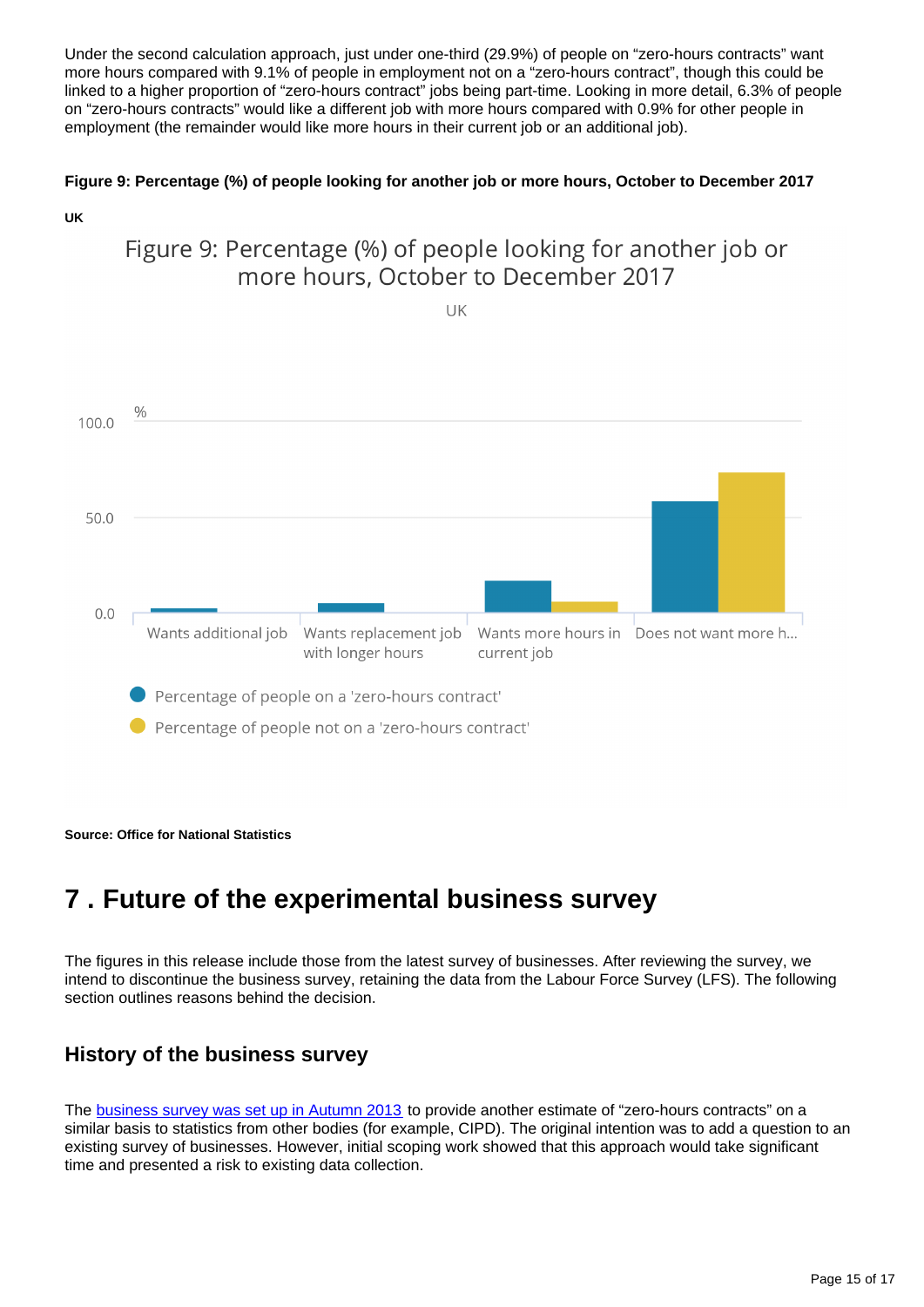To deliver the new data in an acceptable timeframe, a bespoke telephone survey of businesses was set up and the [first results were published in April 2014.](http://webarchive.nationalarchives.gov.uk/20160106105144/http:/www.ons.gov.uk/ons/rel/lmac/contracts-with-no-guaranteed-hours/zero-hours-contracts/art-zero-hours.html) Since then, the survey has continued every six months with results showing relatively similar levels. Results from the business survey can be broken down by industry and size of business.

### **LFS data**

The LFS data on "zero-hours contracts" has been collected on the survey since 2000 and measures those people who are employed on a "zero-hours contract" in their main job. The data rely on LFS respondents recognising the term "zero-hours contract" and being able to apply it to their situation. Data from the LFS can be subdivided in a number of ways that are of interest (for example, gender, age, occupation, wanting to work more hours and so on). The only breakdown not available from the LFS that is on the business survey is by size of business (industry is available on the LFS but is self-reported and may not be consistent with that used by business surveys).

A historical concern with the LFS was a low awareness among respondents of "zero-hours contracts", potentially leading to under-reporting. The data from the LFS were initially below the level of other estimates of "zero-hours contracts". However, the increased publicity around the latter half of 2013 caused a step change in the figures. The latest data (October to December 2017) show that 901,000 people were employed on a "zero-hours contract", around 2.8% of the total number of employed people.

### **Rationale for discontinuing the business survey**

The business survey remains a separate survey and it has never been integrated with other business surveys. It is still an experimental statistic.

The business survey has faced a number of challenges, such as:

- the sample size is relatively small, with some 5,000 businesses; while the LFS samples individuals, we gather data from around 40,000 households and around 90,000 individuals per quarter
- there have been difficulties stemming from the separate nature of the business survey, with a challenge in ensuring a good sampling frame, chasing responses and undertaking quality assurance
- the telephone nature of the survey causes difficulties with collecting the data from businesses as the respondent may not be able to supply the data immediately or may not be the right point of contact
- in part reflecting the practical challenges, there have been methodological changes meaning that despite running for four years, the results over this short period are not strictly comparable
- the results from the survey have been relatively stable, which has raised questions about the quality of responses from businesses; on the other hand, the discrepancy between the LFS and the business survey has decreased due to increased awareness of LFS respondents

The LFS measures people while the business survey measures contracts. Due to the nature of "zero-hours contracts", people can have more than one "zero-hours contract", which makes the number of contracts a less meaningful concept than the number of people on "zero-hours contracts" captured by the LFS. The LFS also provides the breakdowns that attract most interest when the data are released.

Given the issues highlighted, maintaining the business survey does not appear to be adding sufficient value. Integrating the questions into an existing survey or moving the existing survey to a similar basis to other surveys would require significant investment, which would need to be prioritised alongside other developments in Office for National Statistics (ONS). Therefore, on balance, we have decided to stop the current business survey as the LFS is now in a position to meet a wide variety of needs in terms of information on "zero-hours contracts".